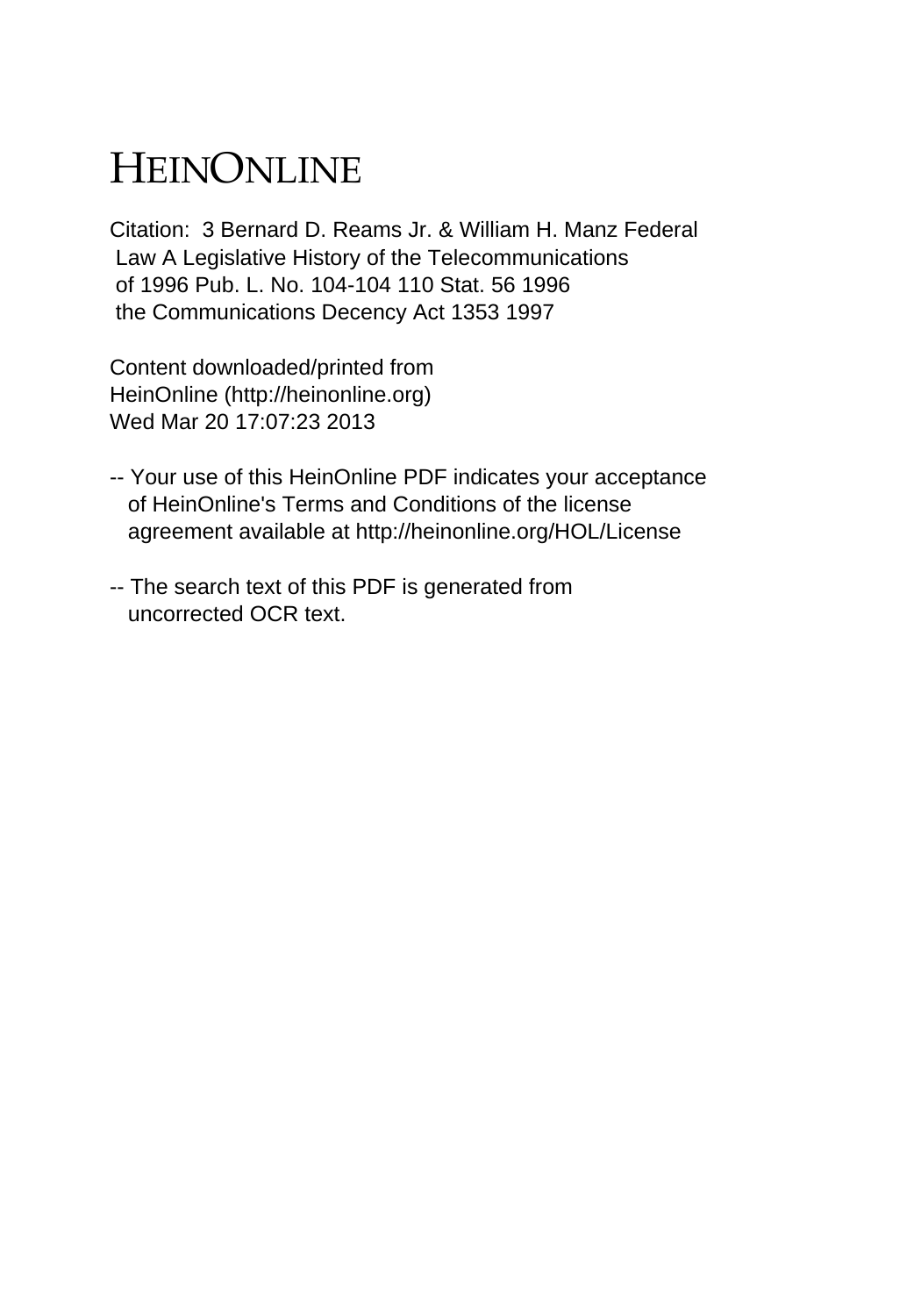years is when the Bosnian Serbs thought the United Nations would permit NATO and the Americans who are working with NATO to use air power to stop the aggression so that there would have to be a negotiated settlement. And in the last several days, the last couple of weeks in Corazde, you know, we've gotten five convoys through; there has been no assault on it.

And **I** think that this new strategy will work if we can hammer out a negotiated settlement and there's a new effort there. So I believe that is the best strategy. I've said it all along, and I haven't changed my position. I'm going to try to see that position prevail.

## *Whitewater and* Waco *learings*

**Q.** Mr. President, on both the ongoing hearings, Vaco and Whitewater, are you convinced and can you say for the record that everything that is going to come out is out vis-a-vis where you stand in the White House and your policy decisions on both?

*The President.* As far as I know-we have not added anything new to what was already known, but as far as I know we have been totally forthcoming and have said everything there is to be said on it.

## *Telecommunications Reform*

**Q.** Mr. President, can you tell us, first of all, why you want to veto the telecommuni-. cations bill? I understand that you're concerned about concentration of media power. And in regard to that, can you comment on the merger yesterday between ABC and Walt Disney and the proposed merger that may happen today between CBS and Westinghouse and whether you see this concentration of power happening?

*The President.* Well, I think first of all, you have to take-on these mergers, under our law and as a matter of economics, vou have to take them case by case and analyze them. And all I know about the proposed mergers is what I read this morning when **I** woke up. So I can't comment on that.

**I** do t ink it would he an error to set **up** a situation in the United States where one person could own half the television stations **in** the country or half of the inedia outlets. And we don't have a fairness doctrine anymore, anl **we** dou't havc-particularly if we took the Federal Government out of-all the Federal agencies out of any kind of maintenance of competition or maintenance of competitive environment, by taking the Justice Department out of it, for example.

**I** would remind You that we have the most successful telecommunications operations in the world partly because we have had the proper balance between a highly competitive environment and an openness to new forces and new technologies and new entries in it from all around the world.

I want very badly to sign a telecommunications bill. \We tried to pass one, this administration did, during the last session of Congress. One of the interest groups affected by this great drama that's unfolding in the telecommunications area prevented, through its supporters in the Senate, prevented the bill from passing in the last session of Congress. I hope we can get it, but we want to get it right.

The Vice President has done a lot of work on this over the years. He and I have talked about this at great length. Ard we have negotiated in good faith with the Congress to try to get it right. We want very much to sign a bill. We believe it will be good for the American economy and good for the American consumers if it's the right kind of bill. So we'll keep working on it.

Thank you.

NOTE: The President spoke at 11:17 a.m. in the Briefing Room at the White House.

## **Teleconference Remarks to the Fraternal Order of Police** *August 1, 1995*

Thank you very much, Dewey. I'm going to miss those introductions. I want to thank you for your 8 years of strong leadership as the national president of the Fraternal Order of Police. It gives me great pleasure to present you a Presidential commendation for your distinguished service to the Nation, Which I believe the Attorney General will personally deliver to you tomorrow.

**I** also want to thank the other departing board members for all the hard work that you have done to help us strengthen law enforcenent around the country. **I** understand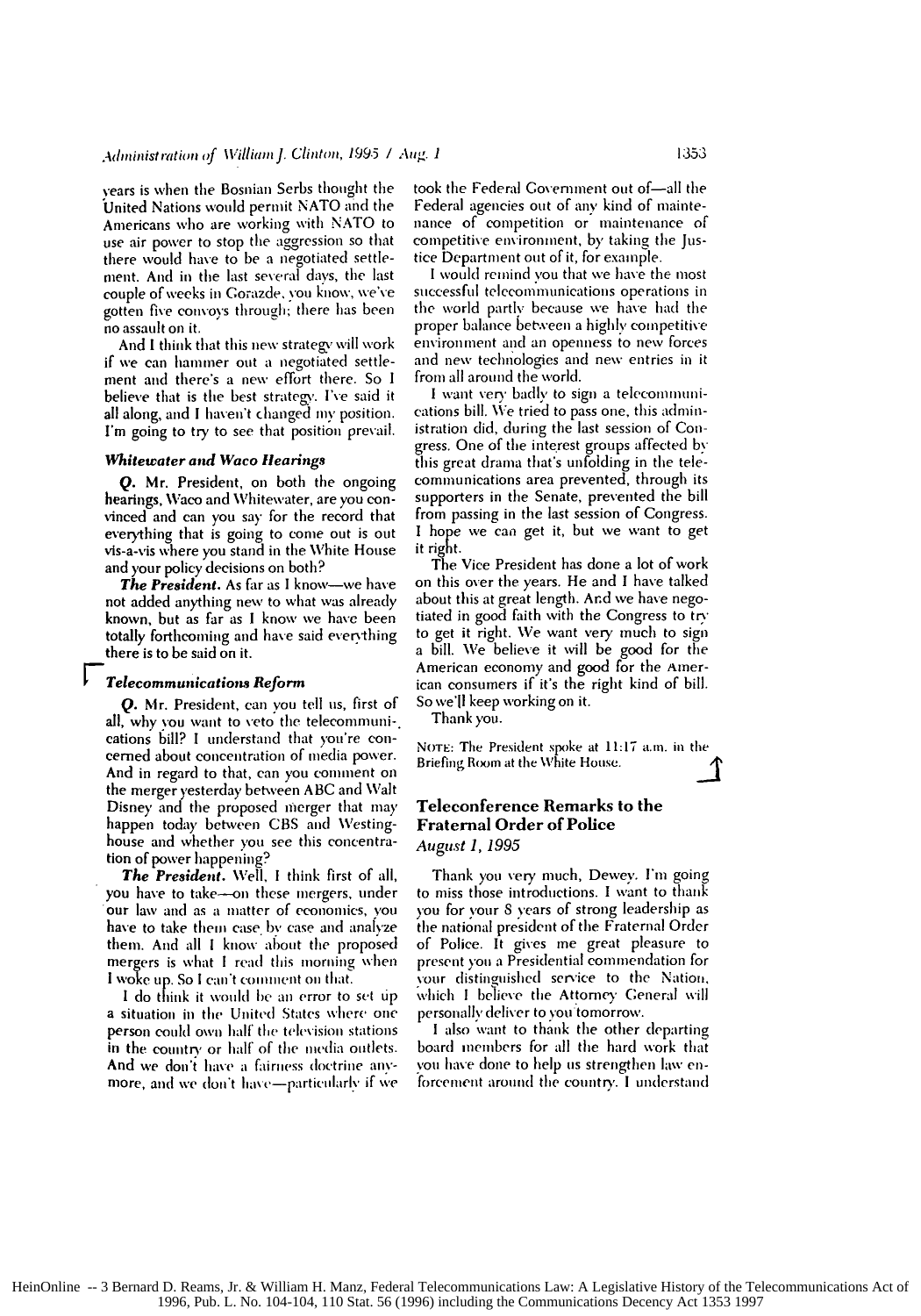HeinOnline -- 3 Bernard D. Reams, Jr. & William H. Manz, Federal Telecommunications Law: A Legislative History of the Telecommunications Act of 1996, Pub. L. No. 104-104, 110 Stat. 56 (1996) including the Communications Decency Act [ccxxv] 1997

 $\bar{z}$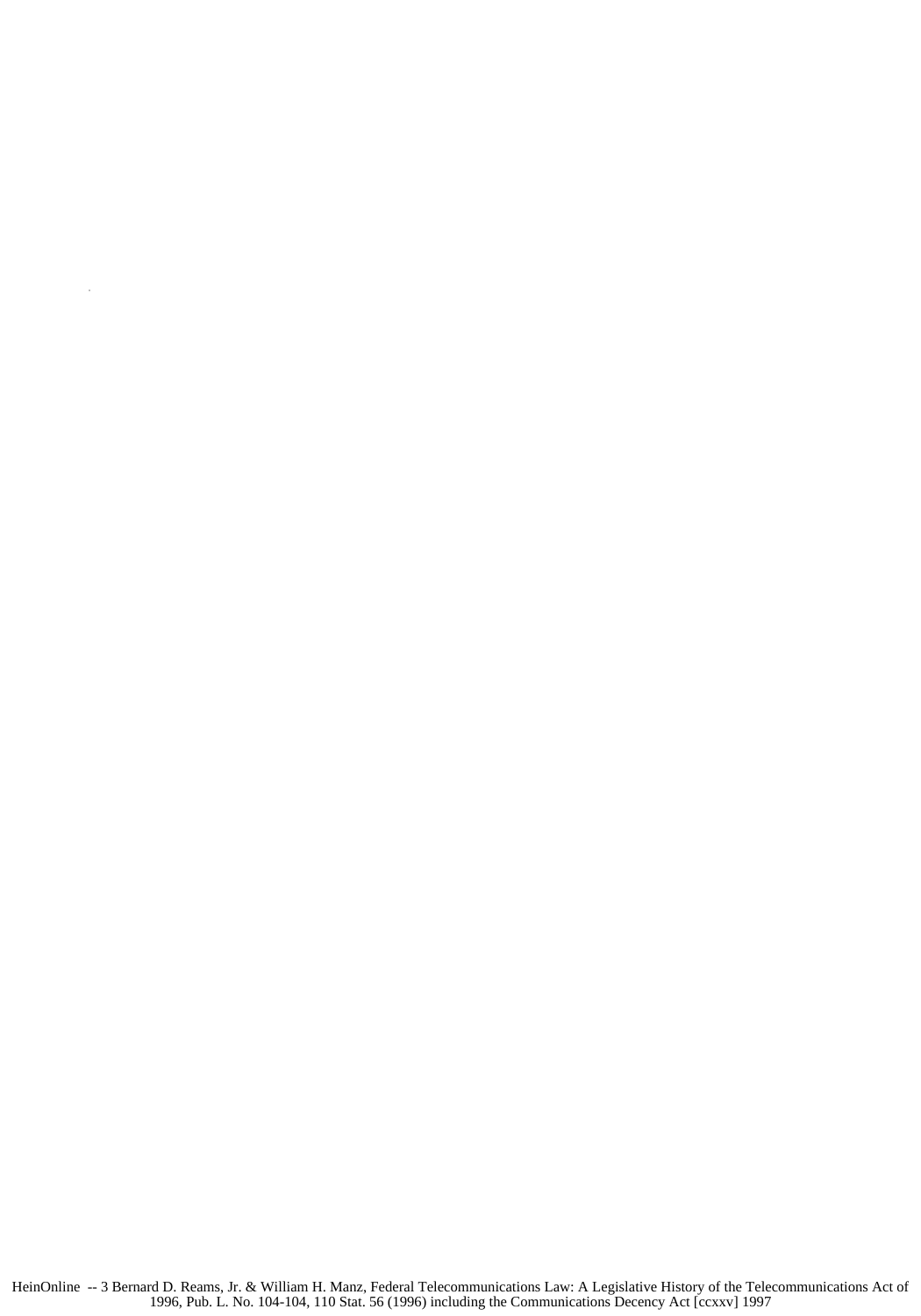Document No. **89**

 $\bar{\psi}$